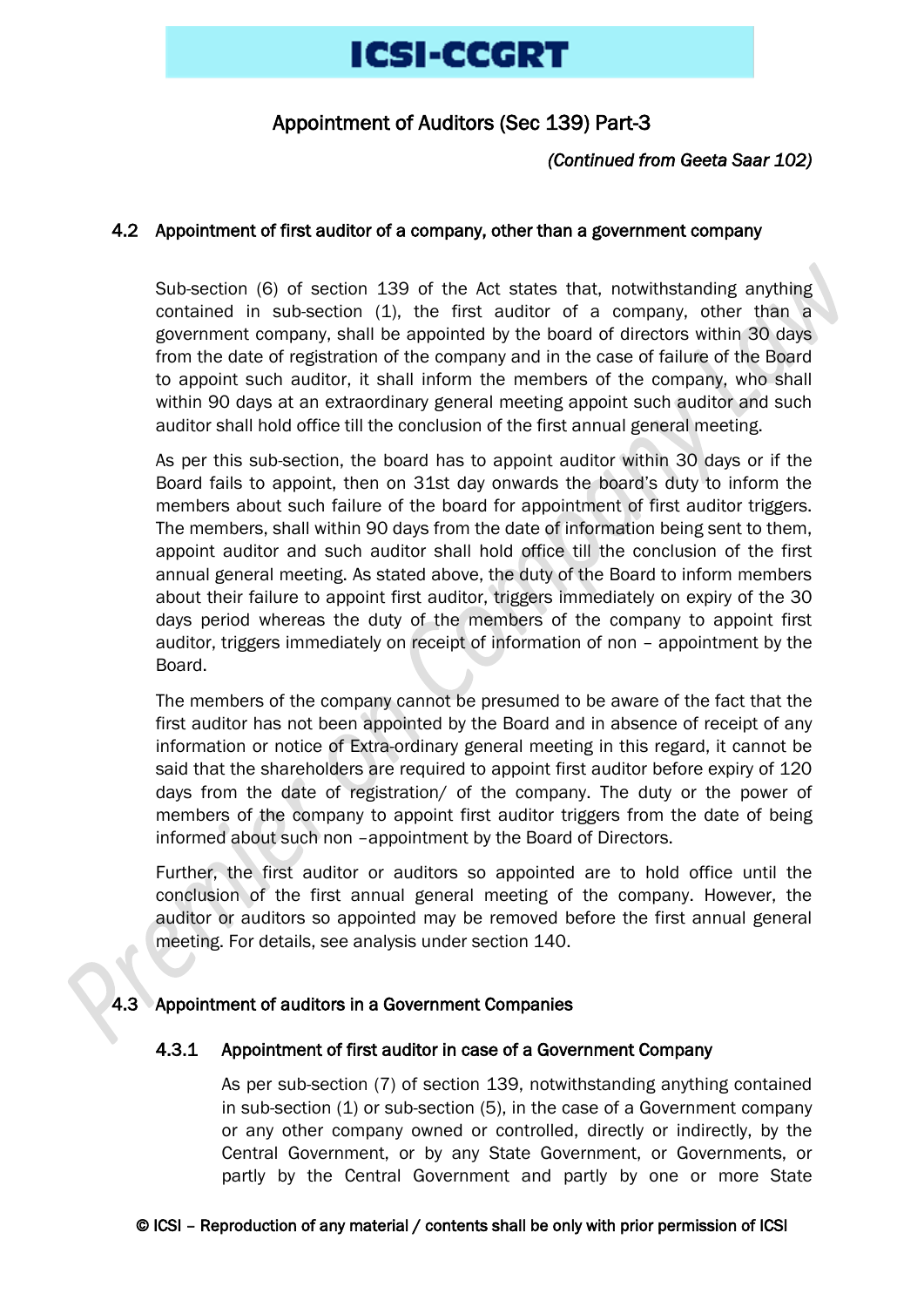Governments, the first auditor shall be appointed by the C&AG within 60 days from the date of registration of the company.

In case C&AG does not appoint such auditor within the said period, the board of the company shall appoint such auditor within the next 30 days. If the board fails to appoint such auditor within the next 30 days, it shall inform the members of the company who shall appoint such auditor within 60 days at an extraordinary general meeting.

Such auditor shall hold office till the conclusion of the first annual general meeting.

Further, based on the analysis of sub-section (1) of section 139, all appointments made by the C&AG are required to be intimated by the company to the Registrar within 15 days vide Form ADT  $-$  1.

# 4.3.2 Appointment of subsequent auditor(s) in case of a Government Company

Sub-section (5) of section 139 of the Act provides that notwithstanding anything contained in sub-section (1), in the case of a Government company or any other company owned or controlled, directly or indirectly, by the Central Government, or by any State Government or Governments, or partly by the Central Government and partly by one or more State Governments, the C&AG shall appoint an auditor duly qualified to be appointed as an auditor of companies under this Act. Such appointment shall be made in respect of a financial year within a period of 180 days from the commencement of the financial year. Such auditor shall hold office till the conclusion of the annual general meeting.

As per close reading of this sub-section (5) of section 139, it is pertinent to note that the power to appoint auditor other than first auditor in case of Government companies shall rest with the C&AG exclusively.

Further, C&AG is also bound to follow the provisions of Chapter X to the extent applicable. Also, it is pertinent to note that the power of C&AG in this context, is limited to appointment of Auditor for a financial year only. The C&AG cannot appoint an auditor for more than one financial year at a time. Further, the C&AG is responsible to appoint auditor or audit firm within a period of 180 days from the commencement of the financial year.

Also, the auditor to be appointed by the C&AG shall fulfil the conditions pertaining to eligibility, qualification as stipulated in section 141 of the Companies Act, 2013.

### 4.4 Appointment of an auditor to fill casual vacancy

Casual vacancy is not defined under the Act. As per Black's Law Dictionary *[9th Edition, Page 247]*, "Casual" means "not expected, foreseen, or planned". Further, the word "vacancy" *[Black's Law Dictionary, 9th Edition]* means "1. the state or fact of a lack of occupancy in an office, post, or piece of property. 2. The time during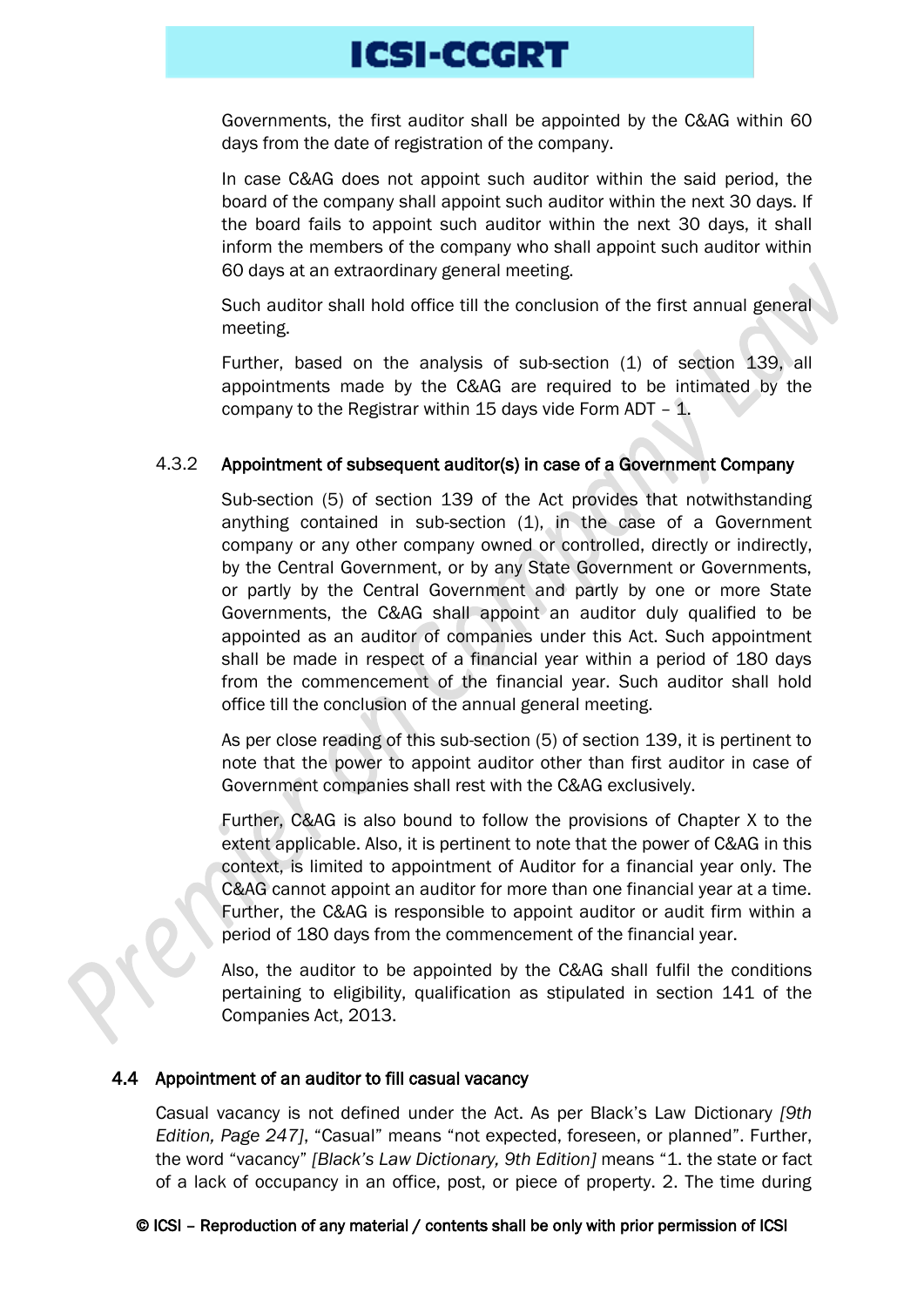which an office, post, or piece of property is not occupied; 3. An unoccupied office, post, or piece of property; an empty place Although the term sometimes refers to an office or post that is temporarily filled, the more usual reference is to an office or post that is unfilled even on a temporary basis. An officer's misconduct does not create a vacancy even if a suspension occurs; a vacancy, properly speaking, does not occur until the officer is officially removed."

Therefore, in this context, casual vacancy may arise out of death, disqualification, resignation or removal etc. of the auditor or non-ratification of appointment by the shareholders as per the first proviso to sub-section (1) of section 139.

Sub-section (8) of section 139 of the Act stipulates the following:

### 4.4.1 Filling of casual vacancy in case of a Government Company

In the case of a company whose accounts are subject to audit by an auditor appointed by the C&AG, such casual vacancy shall be filled by the C&AG within 30 days.

However, in case the C&AG does not fill the vacancy within the said period, the board shall fill the vacancy within next 30 days.

# 4.4.2 Filling of casual vacancy in case of a company other than a Government **Company**

In the case of a company other than a Government company, be filled by the board within 30 days.

However, if such casual vacancy is as a result of the resignation of an auditor, such appointment shall also be approved by the company at a general meeting convened within 3 months of the recommendation of the Board. It is pertinent to note that, in case of casual vacancy arising out of resignation of existing auditor, Board can only recommend appointment of an individual or audit firm and the final authority to appoint such individual or audit firm as Auditor remains with the members of the company.

As discussed under analysis of sub-section (1) of section 139, the general object of a proviso is to except something from the main clause or to qualify or restrain its generality and prevent mis-interpretation. Use of the word "recommendation" in proviso to clause (ii) of sub-section (8) of section 139 makes it clear that in case of casual vacancy arising out of resignation of the existing auditor, the board shall recommend appointment of an individual or audit firm as auditor within 30 days of the date of casual vacancy and the shareholders shall appoint within 3 months from the date of such recommendation of the board and the said individual or audit firm shall hold the office till conclusion of the next annual general meeting.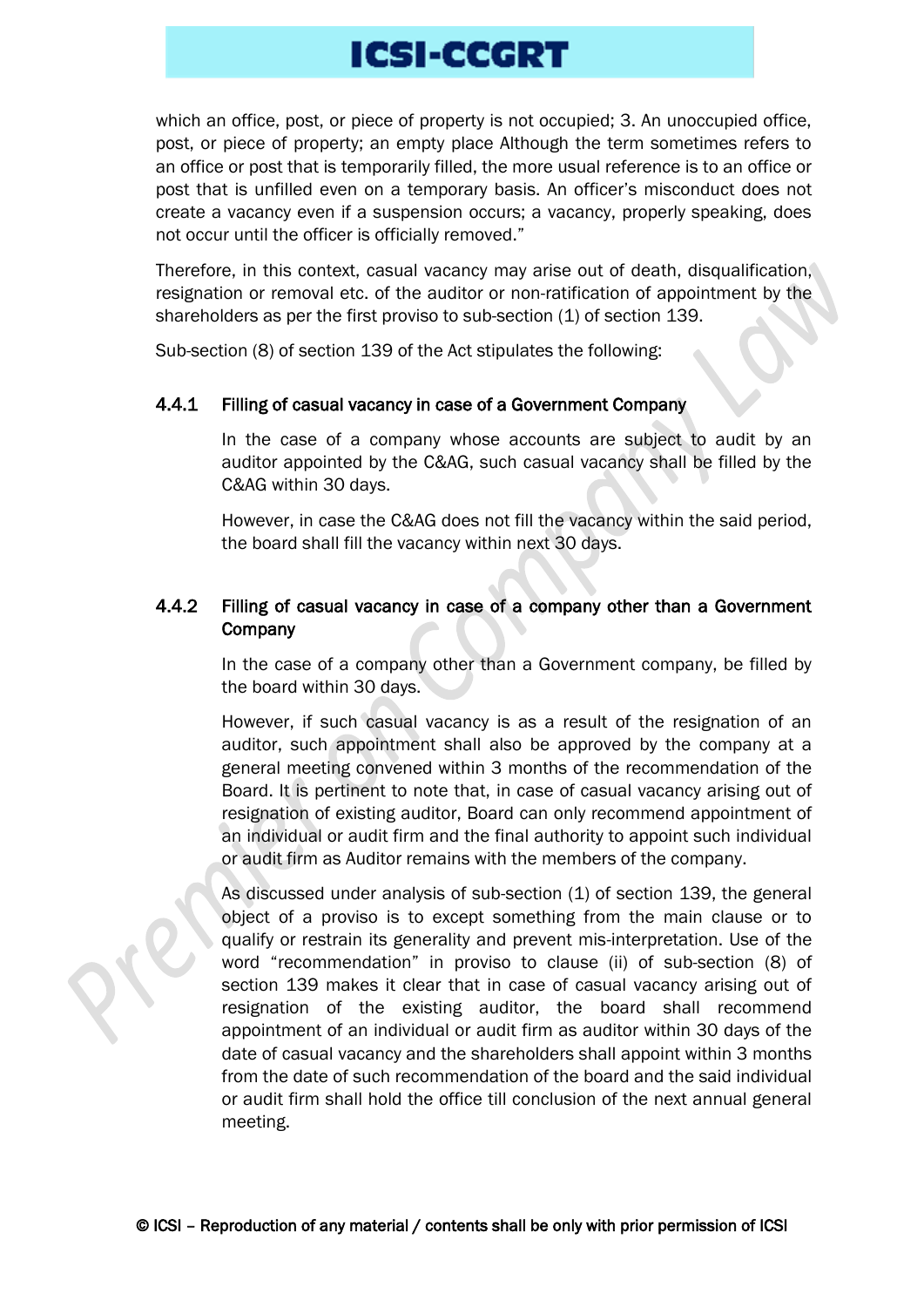- 4.5 Term of auditor and rotation after expiry of term As per sub-section (2) of section 139 read with Rule 5, following companies (excluding one person companies and small companies) shall not appoint an individual as auditor for more than one term of five consecutive years; and an audit firm as auditor for more than two terms of five consecutive years:
	- i. listed company
	- ii. all unlisted public companies having paid up share capital of rupees 10 crore or more;
	- iii. all private limited companies having paid up share capital of rupees 20 crore or more;
	- iv. All companies having paid up share capital of below threshold limit mentioned above, but having public borrowings from financial institutions, banks or public deposits of rupees 50 crores or more.

An individual auditor or an audit firm who has completed his or its term under clause (a) shall not be eligible for re-appointment as auditor in the same company for five years from the completion of his term.

Further, an audit firm having a common partner or partners to the other audit firm, whose tenure has expired in a company immediately preceding the financial year, shall not be appointed as auditor of the same company for a period of five years. This status is to be checked as on the date of appointment.

Divergent view are held on whether appointment of first auditor or as an auditor appointed in casual vacancy shall also be counted as one term, through the period of appointment terminate with the conclusion of first/next annual general meeting respectively.

While one argument is that the short tenure in office would also count as a term, the other argument is a 'term' implies the term of five years for appointment by shareholders. As reflected by section 139(2) of the Act the duration of appointment must be one or two terms of five years as a case may be. The mandate given to shareholders is to appoint auditor for one or two terms of five years.

Rule 6 deals with the manner of rotation of auditors by the companies on expiry of their term. It provides that the audit committee shall recommend to the board, the name of an individual auditor or of an audit firm who may replace the incumbent auditor on expiry of his term. In case a company is required to constitute an audit committee, the Board shall consider the recommendation of such committee. In other cases, the Board shall itself make the recommendation for appointment of the next auditor by the members in annual general meeting.

Sub-rule (3) provides that for the purpose of the rotation of auditors-the period for which the individual or the firm has held office as auditor prior to the commencement of the Act shall be taken into account for calculating the period of five consecutive years or ten consecutive years, as the case may be.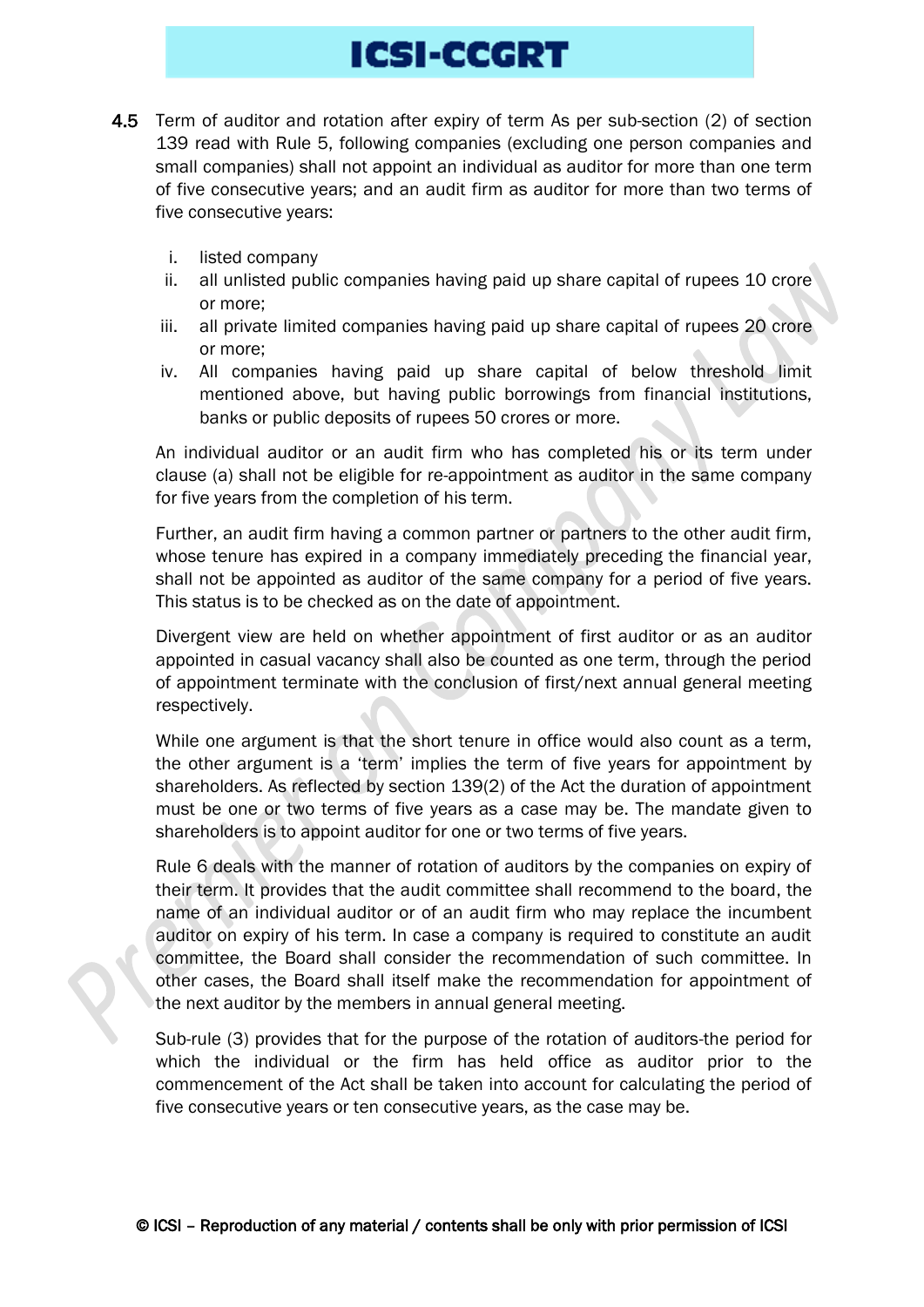Further, the incoming auditor or audit firm shall not be eligible if such auditor or audit firm is associated with the outgoing auditor or audit firm under the same network of audit firms.

For the purposes of these rules the term "same network" includes the firms operating or functioning, hitherto or in future, under the same brand name, trade name or common control.

Further, a break in the term for a continuous period of five years shall be considered as fulfilling the requirement of rotation. In case a partner, who is in charge of an audit firm and also certifies the financial statements of the company, retires from the said firm and joins another firm of chartered accountants, such other firm shall also be ineligible to be appointed for a period of five years.

Illustration on the aforesaid section –individual auditor

| Number<br>of consecutive    | Maximum<br>number<br>of       | Aggregate<br>period |
|-----------------------------|-------------------------------|---------------------|
| for which<br>years<br>an    | consecutive years after $1st$ | which the auditor   |
| individual auditor has been | April, 2014 for which he may  | would complete in   |
| functioning as auditor in   | be appointed in the same      | the same company    |
| the same company (in the    | after<br>company              | in view of column I |
| first AGM held after $1st$  | transitional/grace period     | and II              |
| April, 2014]                |                               |                     |
|                             | Ш                             | Ш                   |
| 5 years or more             | 3 years                       | 8 years or more     |
| 4 years                     |                               | 7 years             |
|                             | 3 years                       |                     |
| 3 years                     | 3 years                       | 6 years             |
| 2 years                     | 3 years                       | 5 years             |
| 1 years                     | 4 years                       | 5 years             |

Illustration explaining rotation in case of audit firm

| Number of consecutive                   | Maximum number<br>οf        | Aggregate period which  |
|-----------------------------------------|-----------------------------|-------------------------|
| years for which an audit                | consecutive<br>for<br>years | the firm would complete |
| firm has been functioning               | which the firm may be       | in the same company in  |
| as auditor in the same                  | appointed in the same       | view of column I and II |
| company [in the first AGM               | (including<br>company       |                         |
| held after 1 <sup>st</sup> April, 2014] | transitional period)        |                         |
|                                         |                             | Ш                       |
| 10 years or more                        | 3 years                     | 13 years or more        |
| 9 years                                 | 3 years                     | 12 years                |
| 8 years                                 | 3 years                     | 11 years                |
| 7 years                                 | 3 years                     | 10 years                |
| 6 years                                 | 4 years                     | 10 years                |
| 5 years                                 | 5 years                     | 10 years                |
| 4 years                                 | 6 years                     | 10 years                |
| 3 years                                 | 7 years                     | 10 years                |
| 2 years                                 | 8 years                     | 10 years                |
| 1 years                                 | 9 years                     | 10 years                |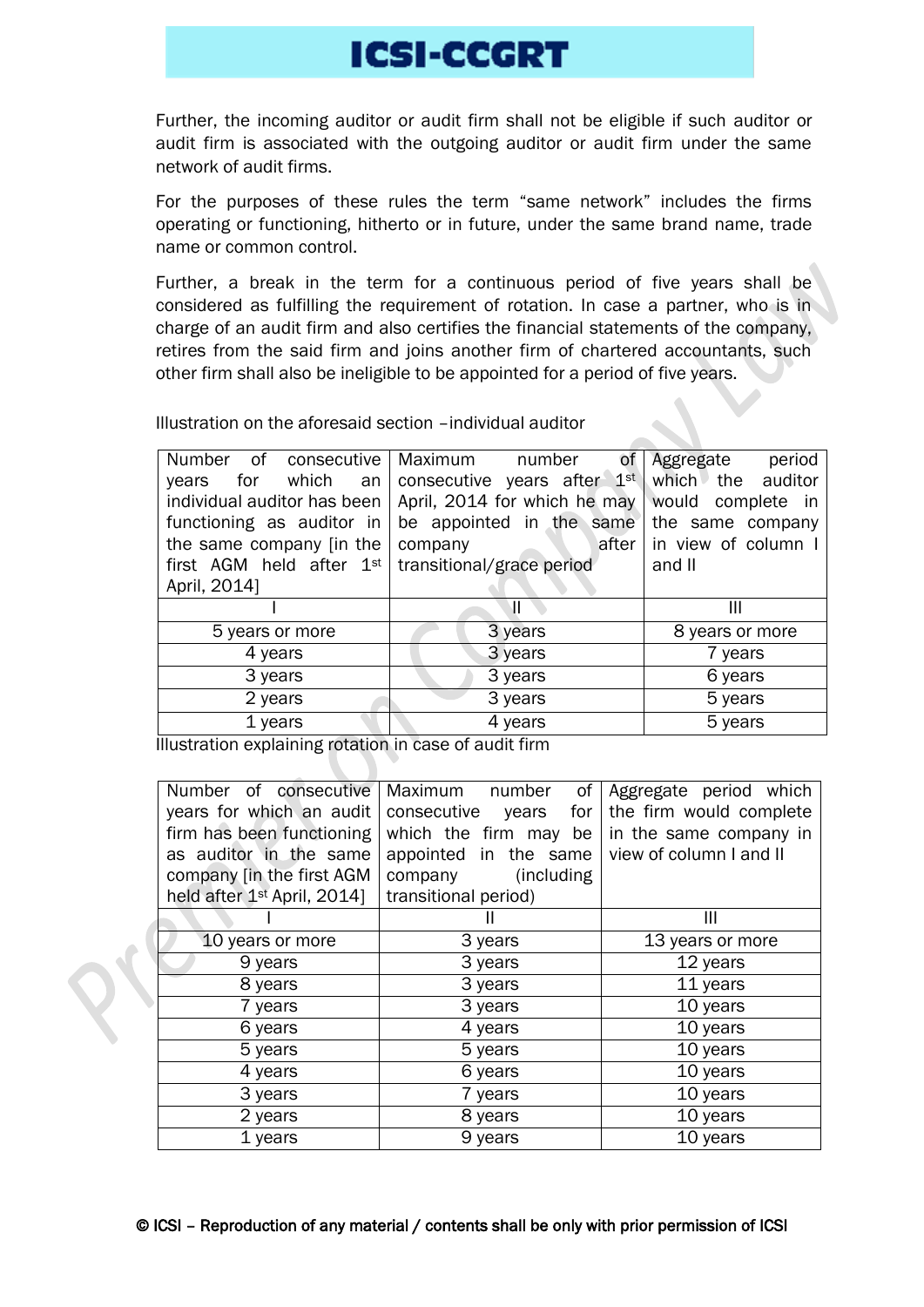In case where the company has appointed two or more joint auditors (whether individuals or firms or any other combination), the rotation may be followed in such a manner that all joint auditors do not complete their term in the same year.

#### 4.6 Rotation of auditing partner and his team

As provided in sub-section (3) of section 139 of the Act, subject to the provisions of this Act, members of a company may resolve to provide that—

- (a) in the audit firm appointed by it, the auditing partner and his team shall be rotated at such intervals as may be resolved by members; or
- (b) the audit shall be conducted by more than one auditor. The Central Government may, by rules, prescribe the manner in which the companies shall rotate their auditors in pursuance of sub-section (2). No such rules are prescribed till date.

#### 4.7 Tenure of statutory auditor

#### 4.7.1. Tenure of auditor appointed at annual general meeting

Sub-section (1) of section 139 of the Act provides that the auditor appointed at the first annual general meeting shall hold office from the conclusion of that meeting till the conclusion of its sixth annual general meeting subject to ratification in every annual general meeting. Similarly the auditor appointed thereafter shall hold office till the conclusion of every sixth meeting.

#### 4.7.2. Tenure of auditor appointed to fill causal vacancy

The auditor appointed by the board or by members of a company on recommendation of the board (in case of of filling of vacancy caused by resignation) holds office till the conclusion of next annual general meeting.

### 4.7.3. Tenure of auditor appointed by C&AG

The auditors appointed by Comptroller & Auditor General within one hundred eighty days from the commencement of the financial year holds office till the conclusion of the annual general meeting. The first auditor of a company specified in sub-section (7) of section 139 is required to be appointed by C&AG within 60 days from the date of registration of the company who holds office till the conclusion of the annual general meeting.

#### Re-appointment of retiring auditors at the annual general meeting

As provided in sub-section (9) of section 139, a retiring auditor may be reappointed at an annual general meeting, if following three conditions are satisfied:

- (a) he is not disqualified for re-appointment;
- (b) he has not given the company a notice in writing of his unwillingness to be reappointed; and